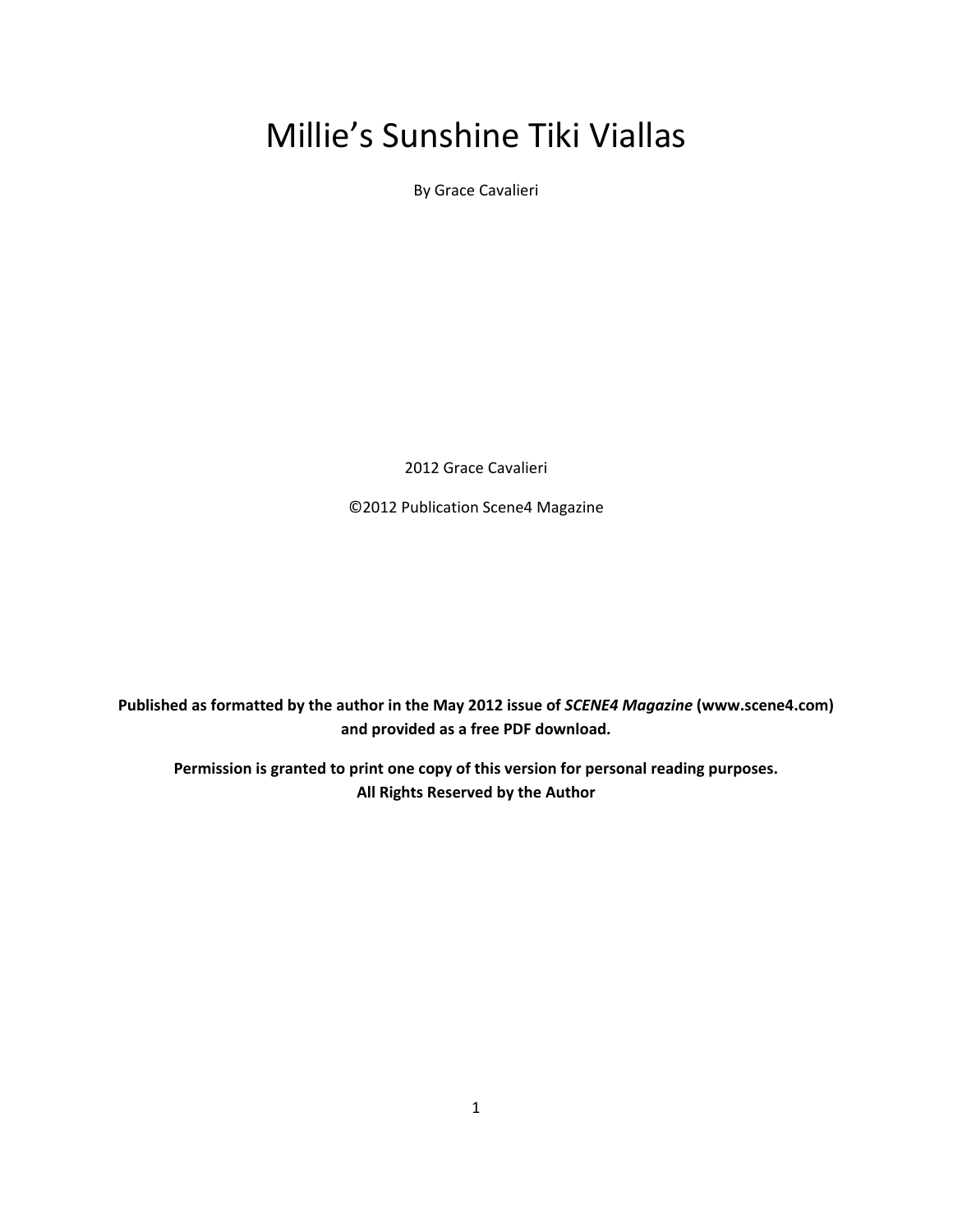©2012 Grace Cavalieri. ©2012 Publication Scene4 Magazine.

*MILLIE'S SUNSHINE TIKI VILLAS* is fully protected under the copyright laws of the United States of America and international copyright laws. All rights, including the rights of translation into foreign languages,adaptations in motion pictures, television, video, radio, various other electronic media, recitation, public reading, and any other adaptations and are strictly reserved. Performances of any kind require the payment of aroyalty. You may display this book for your personal, non‐commercial use.But you may not otherwise reproduce or distribute copies of this book or any part thereof in any form (including by email or other electronic means),without the prior written consent of the owner. All inquiries should be directed to the author, Grace Cavalieri at: [gracecav@comcast.net](mailto:gracecav@comcast.net)**.**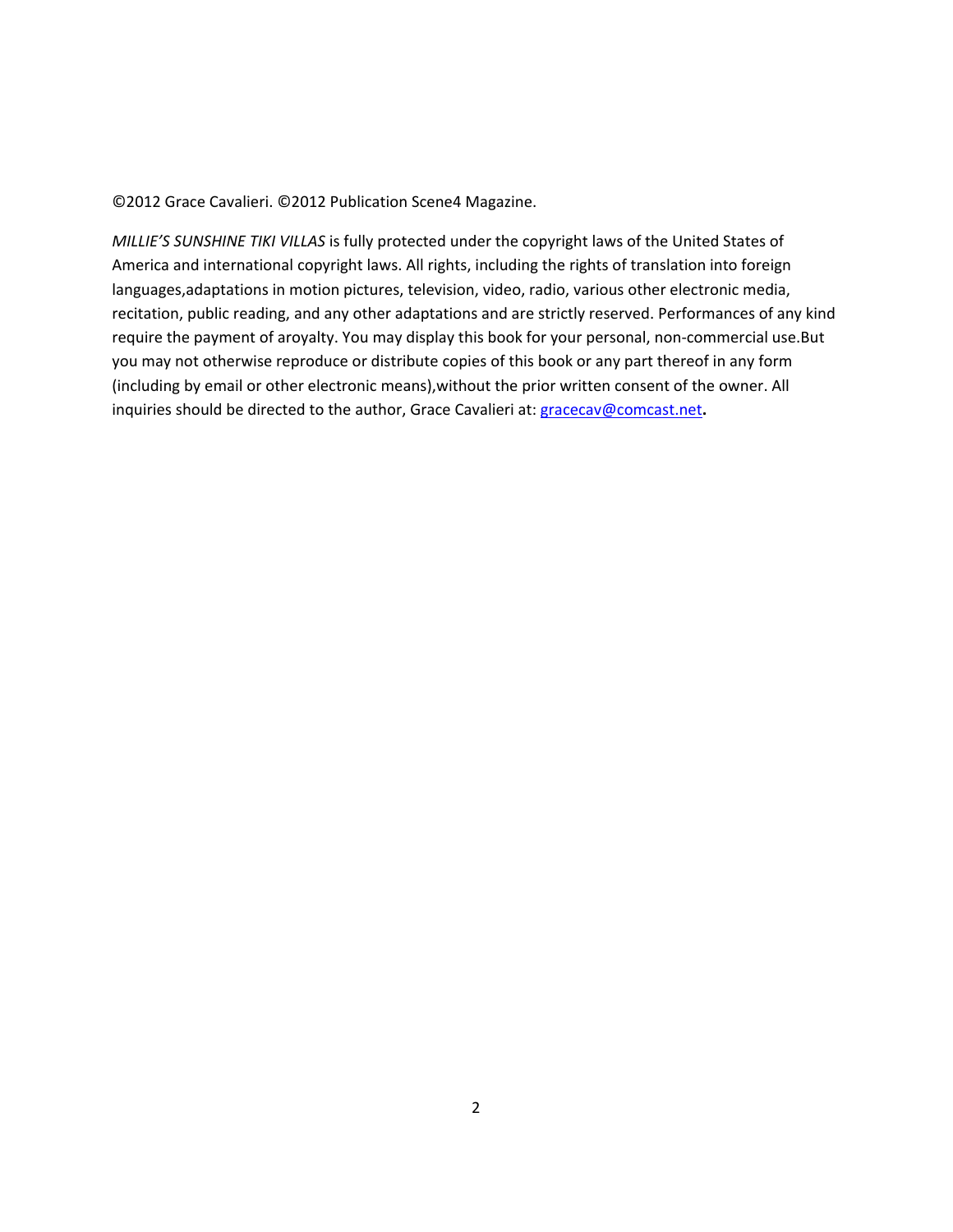## MILLIE'S SUNSHINE TIKI VILLAS

**by Grace Cavalieri © 2012 All Rights Reserved**

Synopsis:

**The Sunshine Tiki Villas** make up a retirement community for the elderly. The characters are far from retired. They are busy, and thrive on betrayal, rivalry, jealousy— all the interesting human attributes which have peppered our lives since Shakespeare's time and before. There is a cartoon‐like quality to their strivings, because no one cares what becomes of them. The characters are Coco, Muriel, and Lady Veronica. Most of all it is confusion that steers the ship of their lives, and although not dementiaed, the characters struggle to make sense of their yearnings and are at a loss to make use of their lives. This one‐act play is inspired by Cavalieri's collection of this same title which is a book length novella in verse, now on Amazon and Kindle.

**Place: A bungalow in the Tiki Villas**

**\_\_\_\_\_\_\_\_\_\_\_\_\_\_\_\_\_\_\_\_\_\_\_\_\_\_\_\_\_\_\_\_\_\_\_**

**Time: The Present**

**Characters: Coco, Muriel and Veronica (all elderly women)**

**\_\_\_\_\_\_\_\_\_\_\_\_\_\_\_\_\_\_\_\_\_\_\_\_\_\_\_\_\_\_\_\_\_\_\_\_\_\_\_\_\_\_\_\_\_**

**Scene opens with Coco and Muriel seated.**

Coco

Is the world just a projection of us Muriel?

Muriel

I'd hate to think the world smelled like chicken soup and Lysol.

Coco

And urine

Muriel

And urine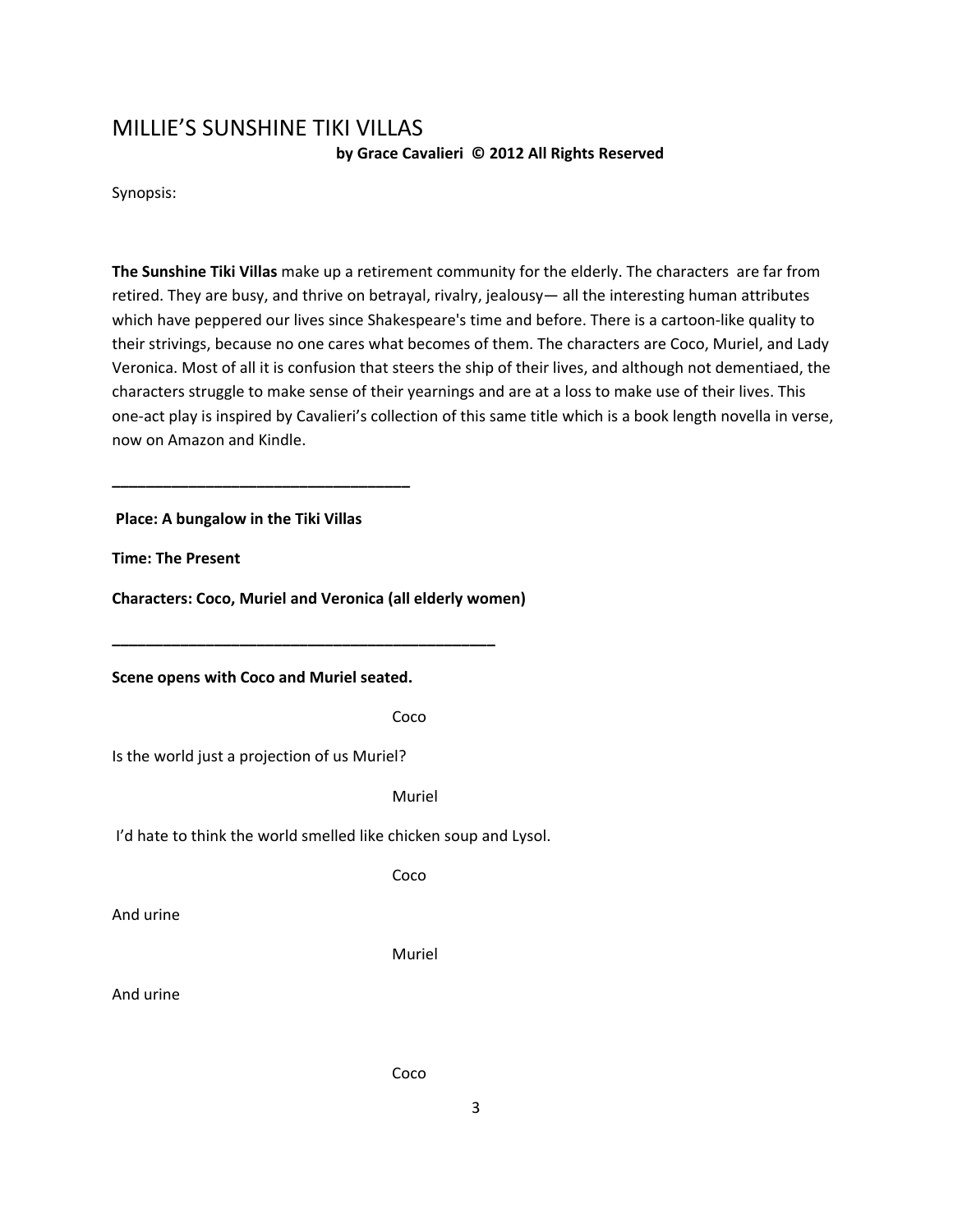That's why we are staying here at Millie's. It's so cheerful.

Muriel

Now why are you crying?

<u>Coco de la contrata de la coco de la coco de la coco de la coco de la coco de la coco de la coco de la coco d</u>

I'm crying because…

Muriel

(*Warning*) we've talked about this, Coco.

Coco

Because…

Muriel

We made a bargain not to give in. we have a show of strength to put on here at The Villas.

Coco

O.K. I'm crying because I'm happy.

Muriel

That's better. What shall we do today? Work on our memoirs?

Coco

We could get started on this.

Muriel

On what?

Coco

Sorting through these words in the shoebox

Muriel

All the words people lose before they have to move out.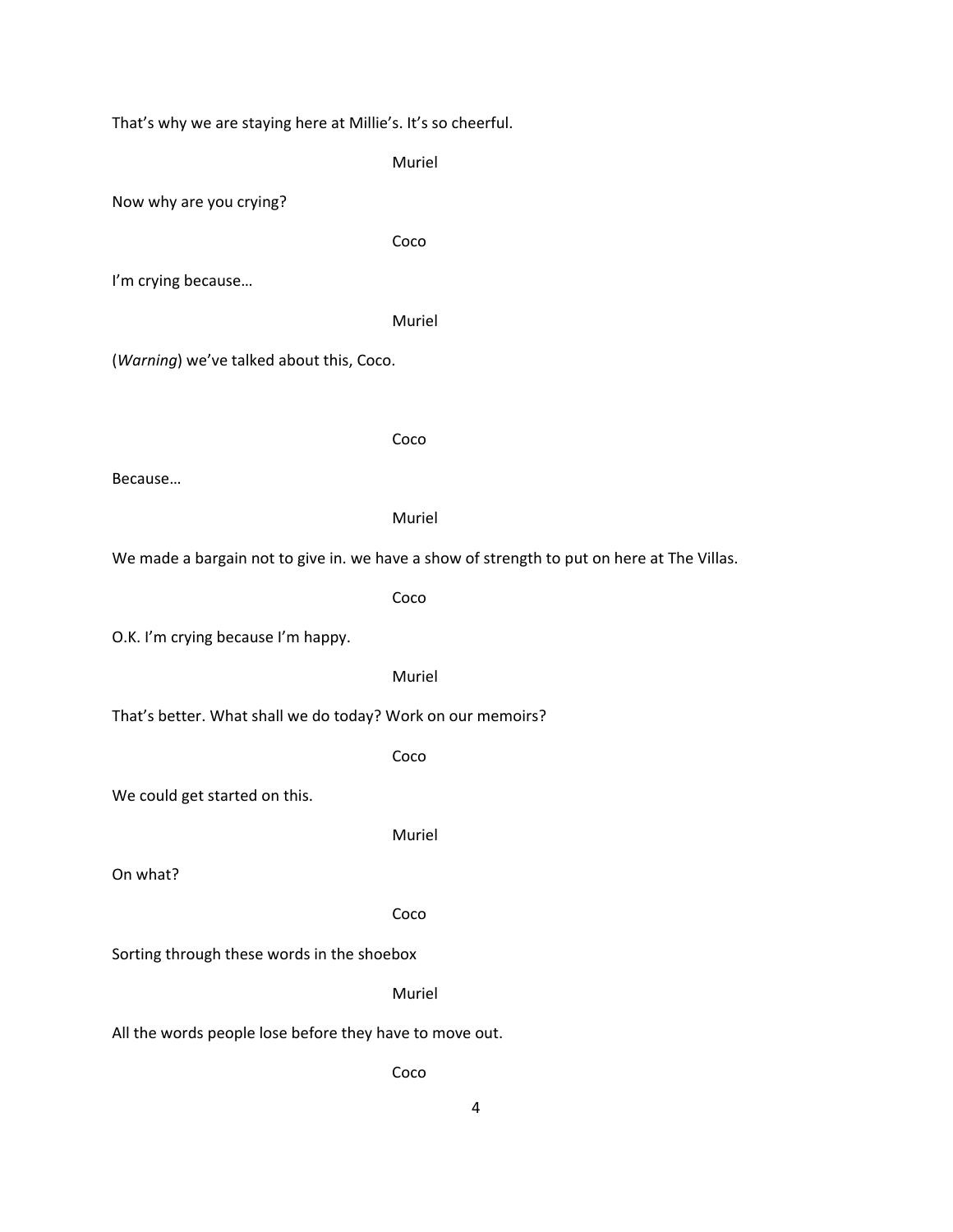Yesterday, Triumph told me he tripped on the... on the… And couldn't remember the word for *sidewalk.* So I wrote it down and when it happens again I'll just hand it over.

 Muriel The shoebox is getting full. Coco Well, people need choices. Muriel I tripped on the*…(puzzled)* Coco I wait 30 seconds, it's only fair….they may recall. Muriel I tripped on (picks out word from shoe box**)** *FLORIDA. Coco* Oh yes. Many proper nouns saved here. They're the first to go. Muriel I tripped on *Florida.* Coco It satisfies them. Muriel Everyone loses words. Coco Everyone loses everything that ever lived.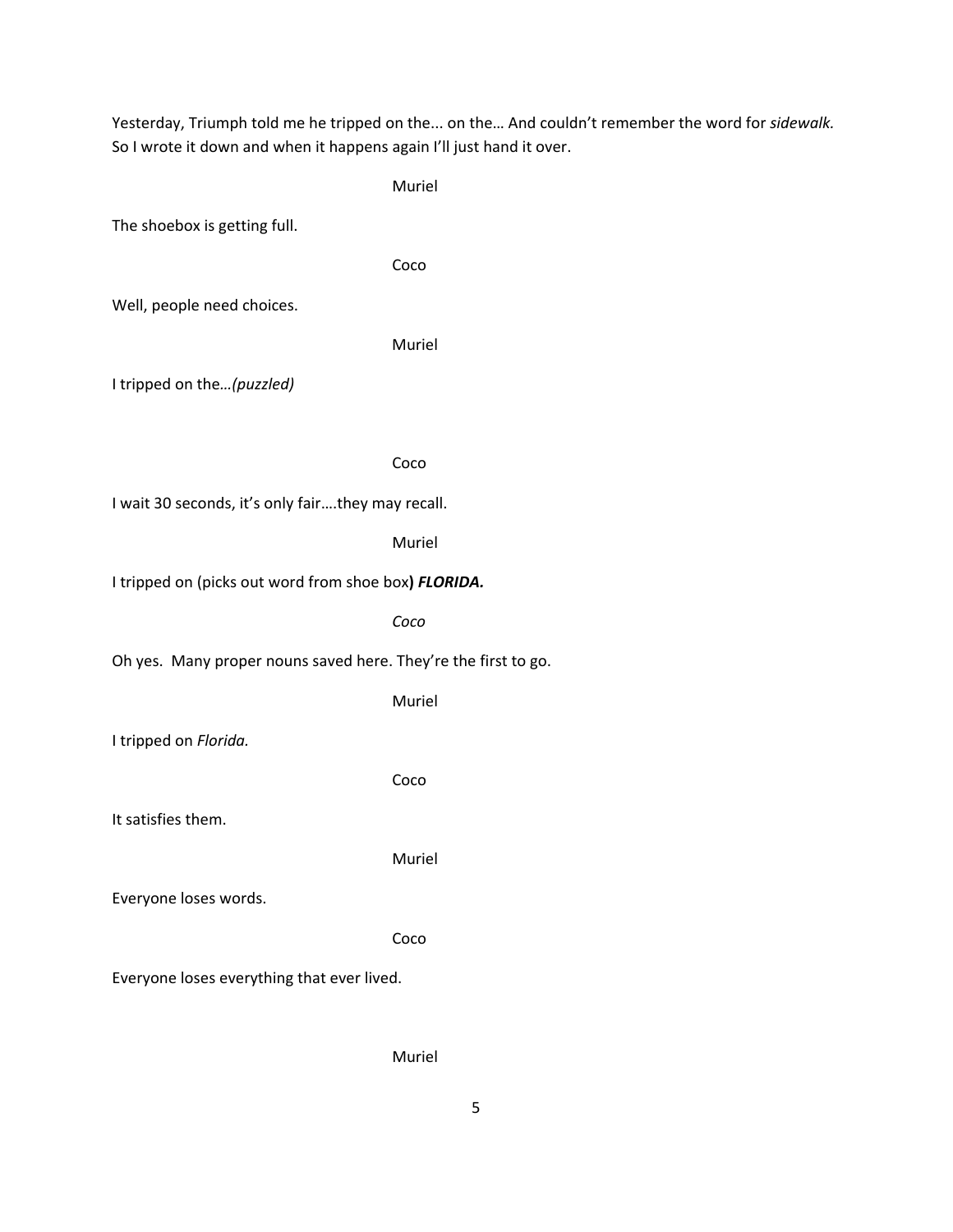Stop it Coco.

Coco I'm happy about it *(crying*) This is how I look when I'm happy. (Noise off) Coco That's Triumph again next door; Cottage 11. Muriel Triumph is in cottage 9. Coco Oh is he now. And how do you know? Muriel He was telling me his wife is coming soon and # 9 was too small for both of them. Coco That's Harry, not Triumph. And his wife is always coming and never arrives, have you noticed? *Door bell* Coco I'll get it. (*There stands Veronica with suitcase)* You weren't to come downstairs yet (looks at watch) until next month. Veronica There's no heat up there. Coco I don't care-this is not our plan. Muriel

6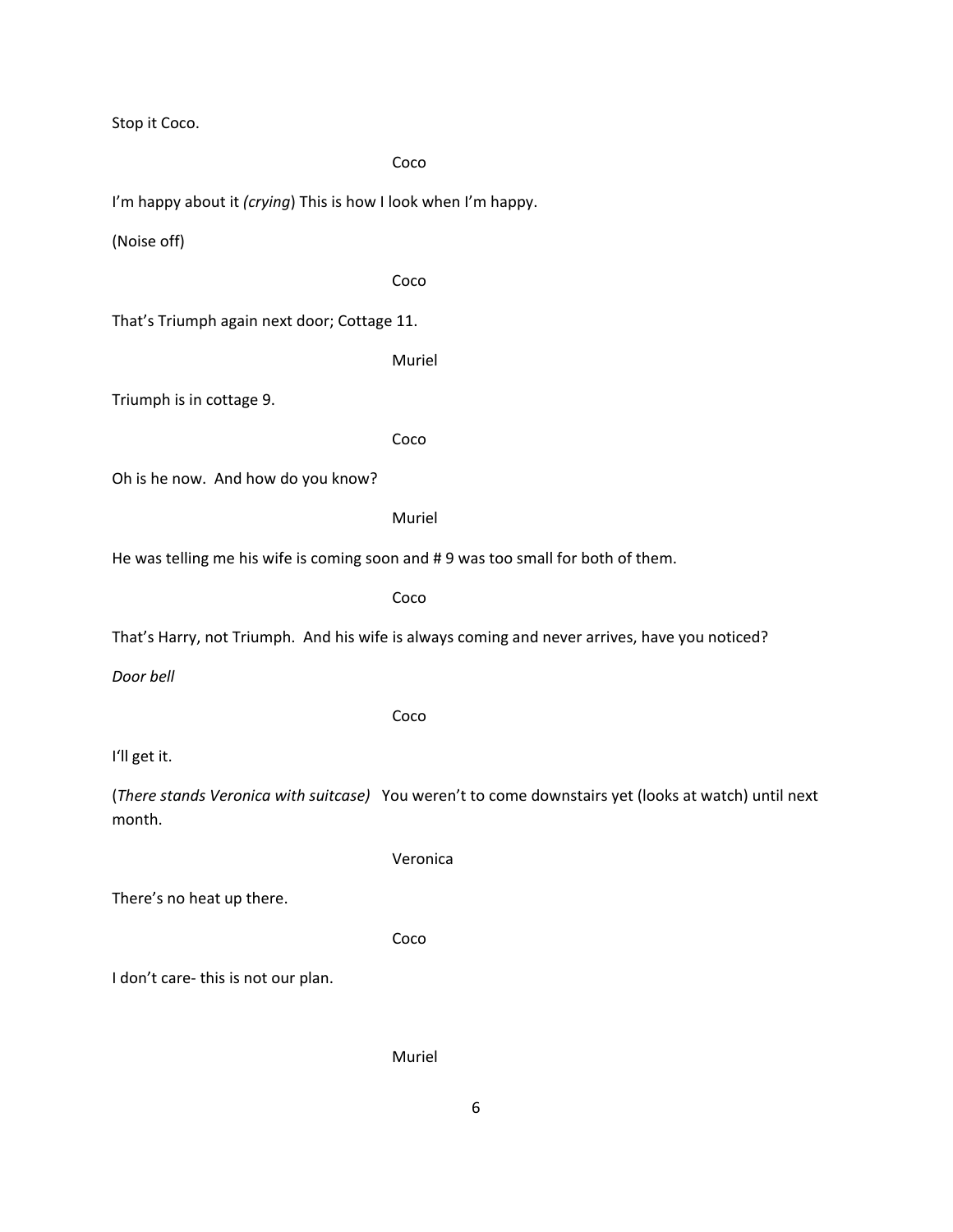Who is this?

Coco

Veronica, I'd like you to meet Muriel. Muriel, Veronica.

Veronica

How do you do.

Coco

I was going to explain later, Veronica, but Muriel and I go into somewhat of a spat… and this is a surprise to me as well….

Where do I put this?

Muriel

Veronica

What do you mean?

Veronica

Where do I stash my clothes? The rest are coming.

Muriel

Well certainly not here! Coco?

Veronica

Ok, ok let's all sit down.

Muriel

I don't want to sit down.

Coco

Well I think you need to Muriel. Veronica has come to stay.

Muriel

Stay.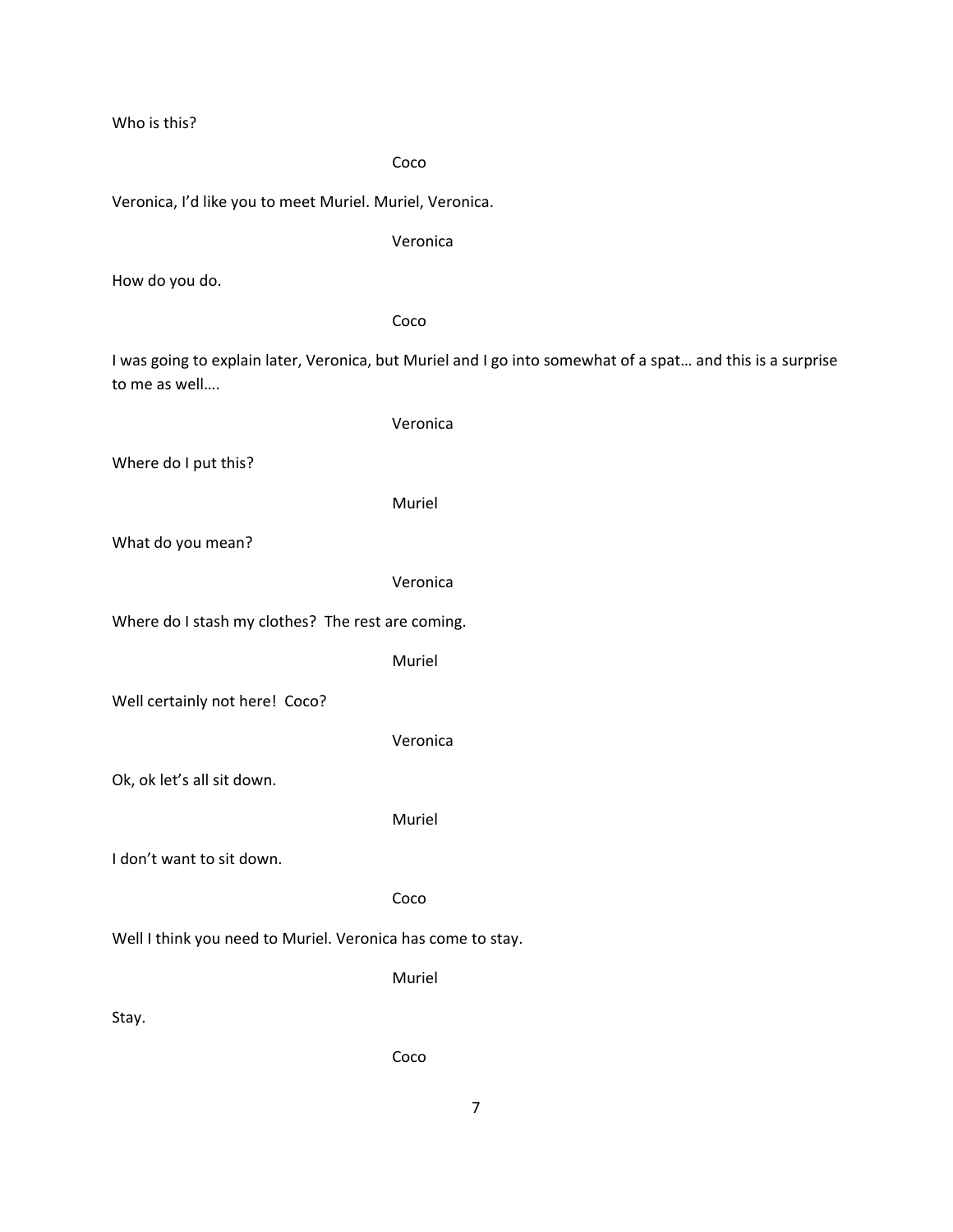With us. Muriel You and me. Where? Coco She can't live upstairs forever. Muriel Upstairs! Coco She's been here weeks already. Muriel Upstairs… our Villa? And I didn't know it? How could this be? What does this mean COCO!? Veronica She didn't know how to break it to you. Muriel I guess not. Coco I let her. Muriel This isn't your villa ONLY. <u>Coco de Santo Coco de Santo Coco de Santo Coco de Santo Coco de Santo Coco de Santo Coco de Santo Coco de Santo Coco de Santo Coco de Santo Coco de Santo Coco de Santo Coco de Santo Coco de Santo Coco de Santo Coco de San</u> I know, I know. I did it anyway. Muriel You didn't care what I thought? Felt? This is my home too. <u>Coco de la contrata de la coco de la coco de la coco de la coco de la coco de la coco de la coco de la coco d</u>

8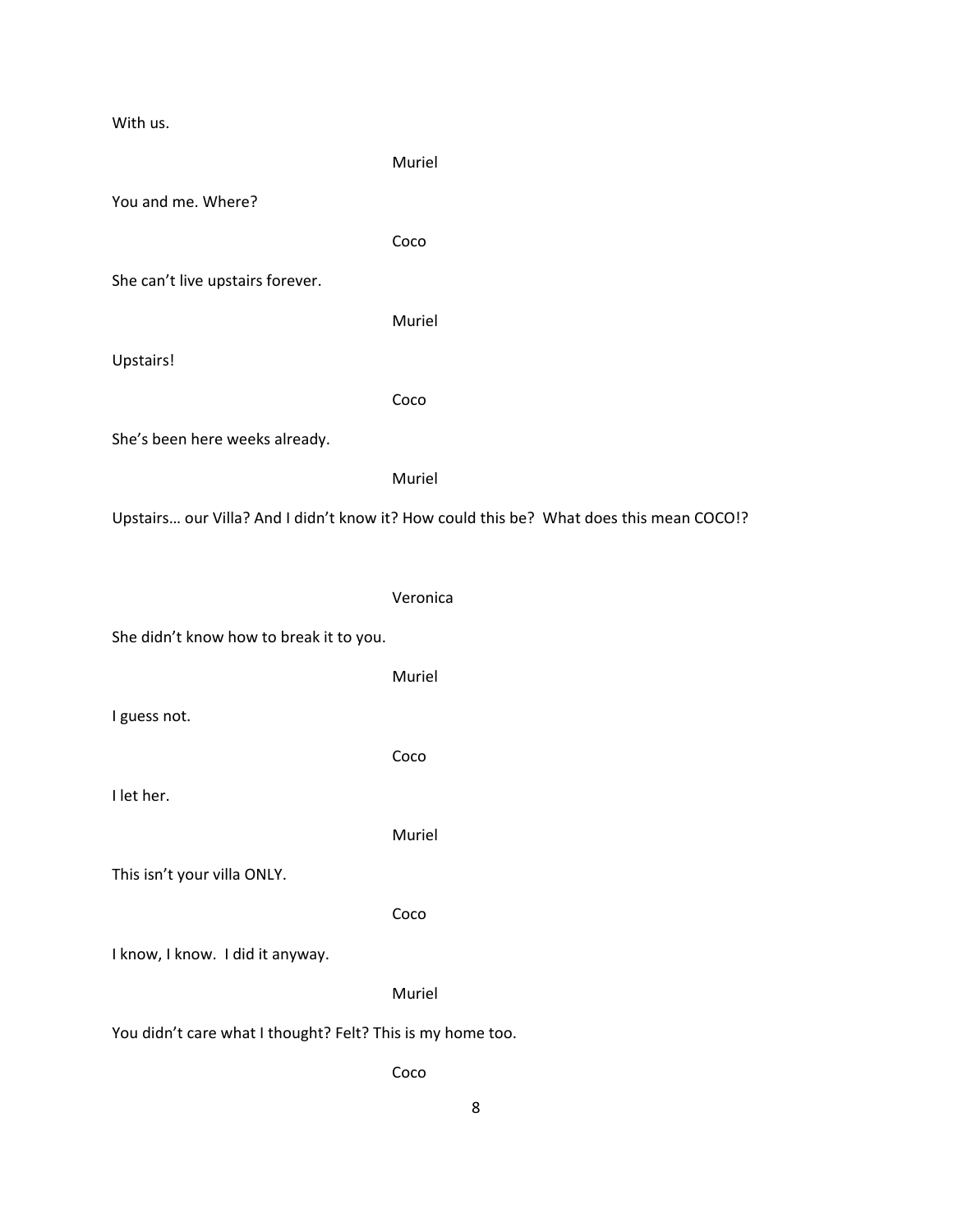There's a part of me that does things like this.

Veronica

Alien love.

Muriel

Upstairs… in our house? Why?

I like people.

Monica

Veronica

Yes?

Veronica

And I like being alone.

Muriel

So?

Veronica

But I don't like those two things at one time.

Muriel

How does that explain my house?

Veronica

I could be alone upstairs.

Muriel

That's true.

Veronica

And you said you didn't even know I was there so what's the fuss?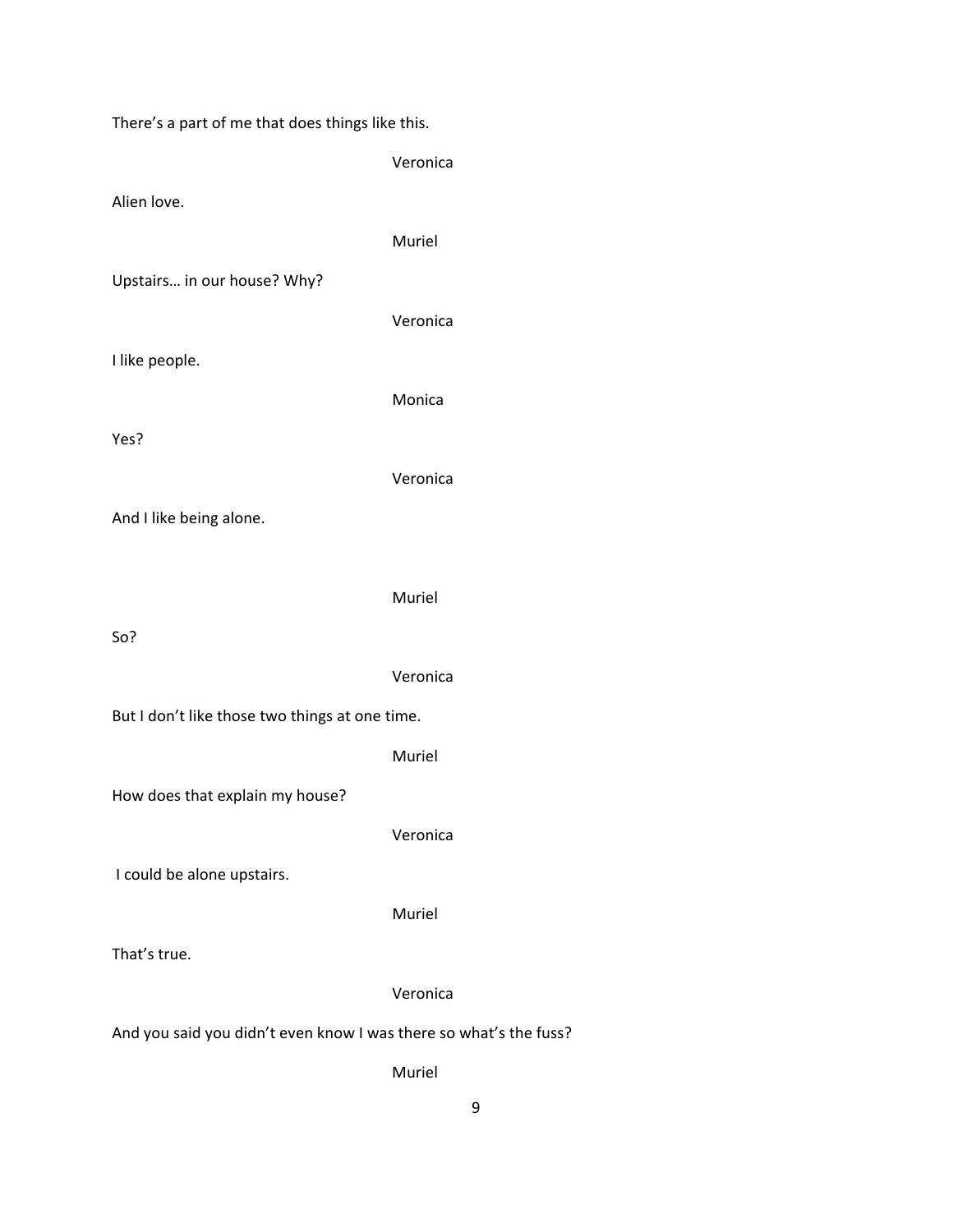That's because we've always had squirrels or raccoons.

Veronica

Well I would hear you down here-your coffee cups in the morning; the spoons on the tabletop. It was so quiet and I feel part of it. Family! But I didn't have to face you and say Good Morning. I hate that.

Muriel

Well I'll be damned.

Coco

Maybe I should explain. She didn't have a place to stay and there's our empty attic, and it has a toilet, when Aunt Edna lived here.

Veronica

The sound was nice and dry for my violin.

Monica

You played a violin in my attic?

Veronica

When you went off to the dining hall or to your crafts and bazaars…

Monica

(To C) You… You… You…

Coco

Muriel, you always take the conventional view. That's what's the matter with you. At painting class on Thursdays, everything is brown with you...never a smidgen of red.

Muriel

Someone lives upstairs in my attic, without my knowing it. How long?

#### Veronica

Oh, 6 months or better. The palm tree outside was put in, and now. Look at the size.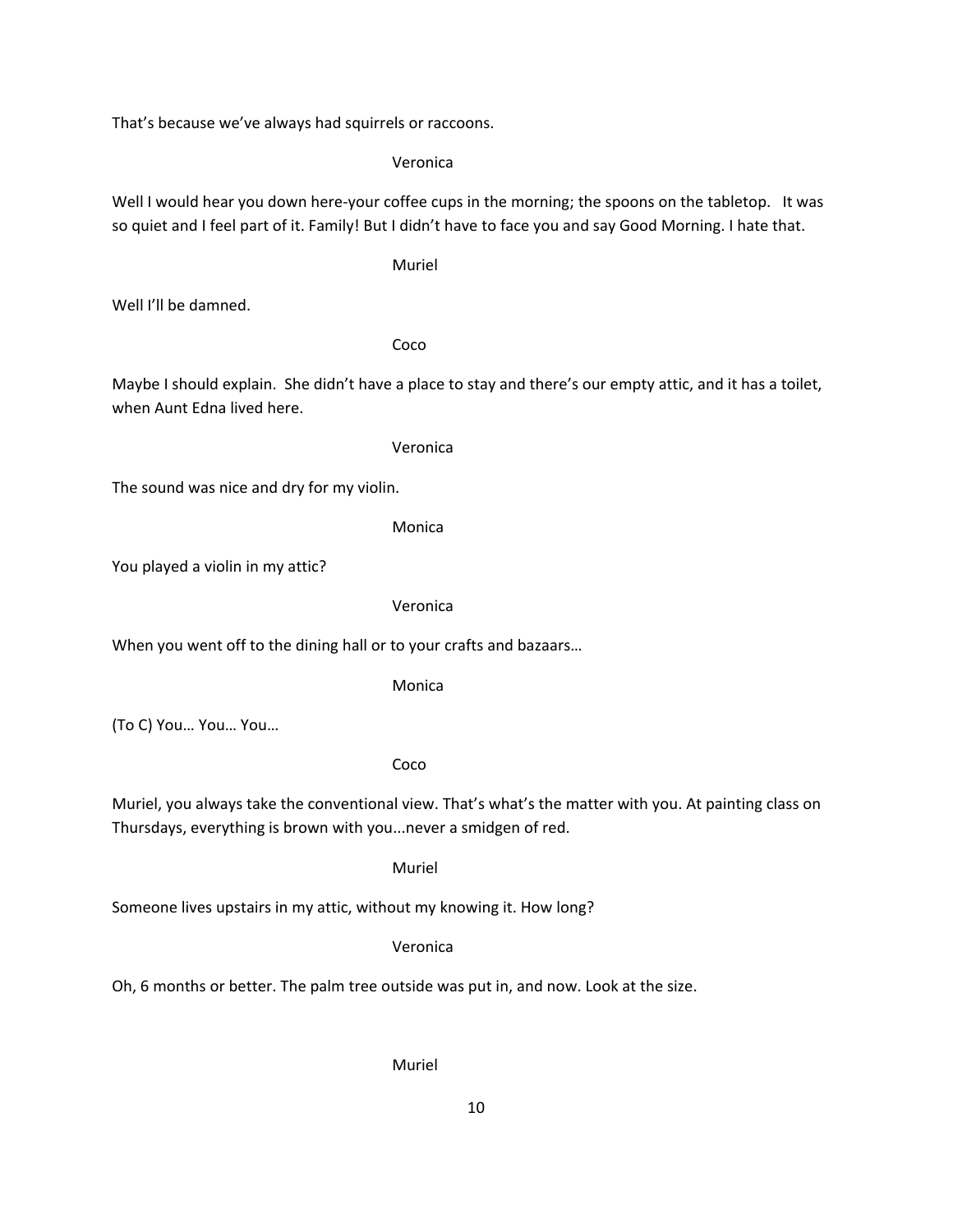They are fake palms.

|                                                                                                                                                           | Coco     |
|-----------------------------------------------------------------------------------------------------------------------------------------------------------|----------|
| One of the advantages here. Reason we bought here, remember Muriel?                                                                                       |          |
|                                                                                                                                                           | Muriel   |
| Quiet Coco. You played a violin for 6 months up there?                                                                                                    |          |
|                                                                                                                                                           | Veronica |
| Every day. Oh not very well, I'm afraid.                                                                                                                  |          |
|                                                                                                                                                           | Muriel   |
| Coco this is against the law!                                                                                                                             |          |
|                                                                                                                                                           | Coco     |
| What law? I'm like your sister.                                                                                                                           |          |
|                                                                                                                                                           | Muriel   |
| Breaking and entering.                                                                                                                                    |          |
|                                                                                                                                                           |          |
|                                                                                                                                                           | Coco     |
| I had a key.                                                                                                                                              |          |
|                                                                                                                                                           | Muriel   |
| The law of civility.                                                                                                                                      |          |
|                                                                                                                                                           | Veronica |
| She didn't hurt anyone. You didn't even know I was here. What's uncivil about that?                                                                       |          |
|                                                                                                                                                           | Muriel   |
| Coco, can I speak to you a moment? (V unpack, puts stuffed animals on table; crystal ball, puts vase on<br>table, drapes shawl on chair, pillow on couch) |          |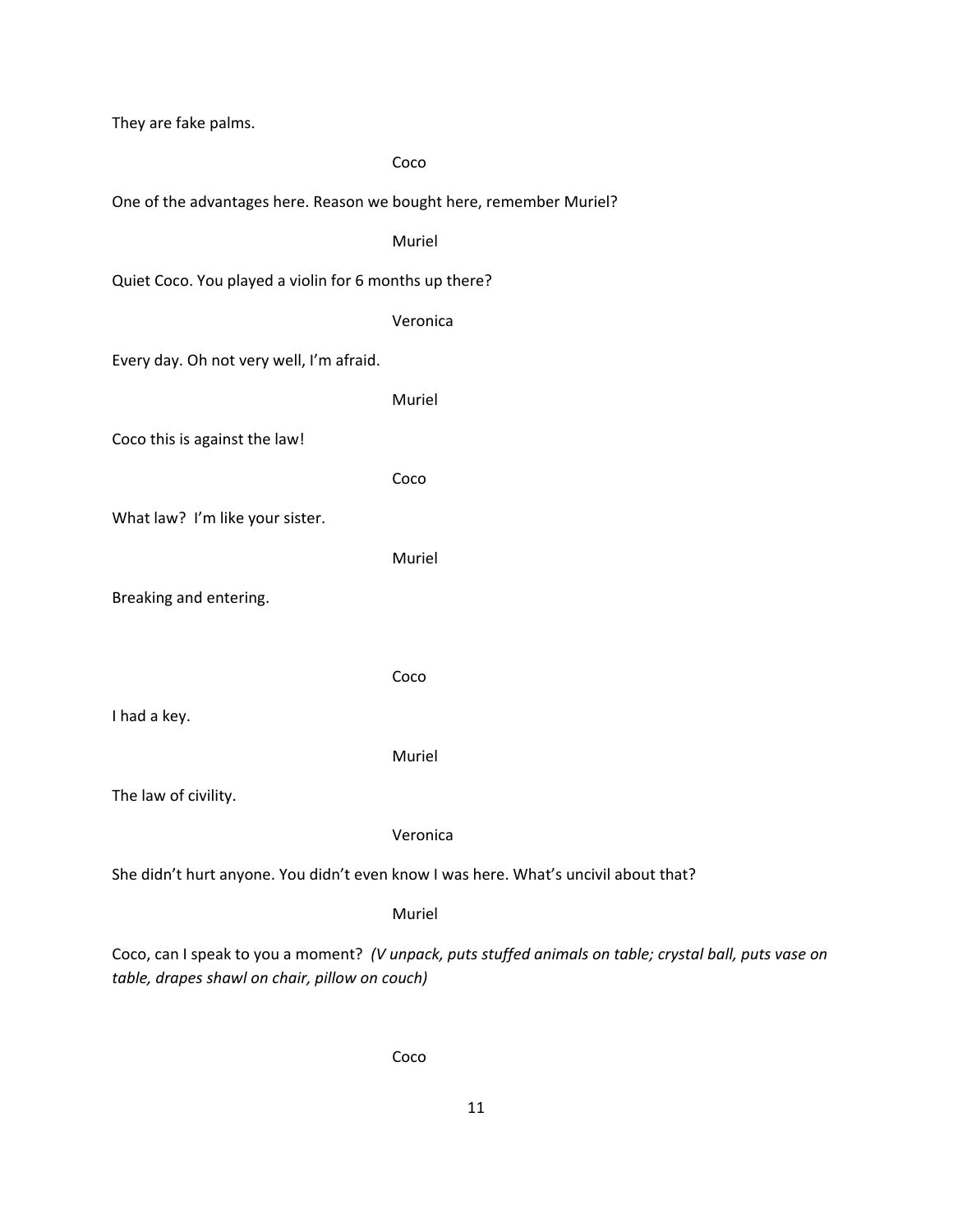What's the difference? Let her be. What harm can it do? You can remove these things later.

Veronica

I can give you money. You want money?

#### Muriel

I don't think that's the principle at stake here.

#### Veronica

I can play the violin for you (brings violin out of suitcase).

Muriel

Sit down, both if you. I want you to understand. I am a woman, not a man. If I want someone to like me, I do not need to use money.

That's for sure. She's cheap.

Muriel

Coco

I do it on some other level.

Veronica

So you don't want my money then?

Coco

She didn't say that.

Muriel

I'm trying to tell you - you are corrupting my life here. You are making up rules I don't believe in.

Coco

No one suffered here Muriel . No one suffered but Victoria. You were perfectly happy the whole time, so what harm was done?

Veronica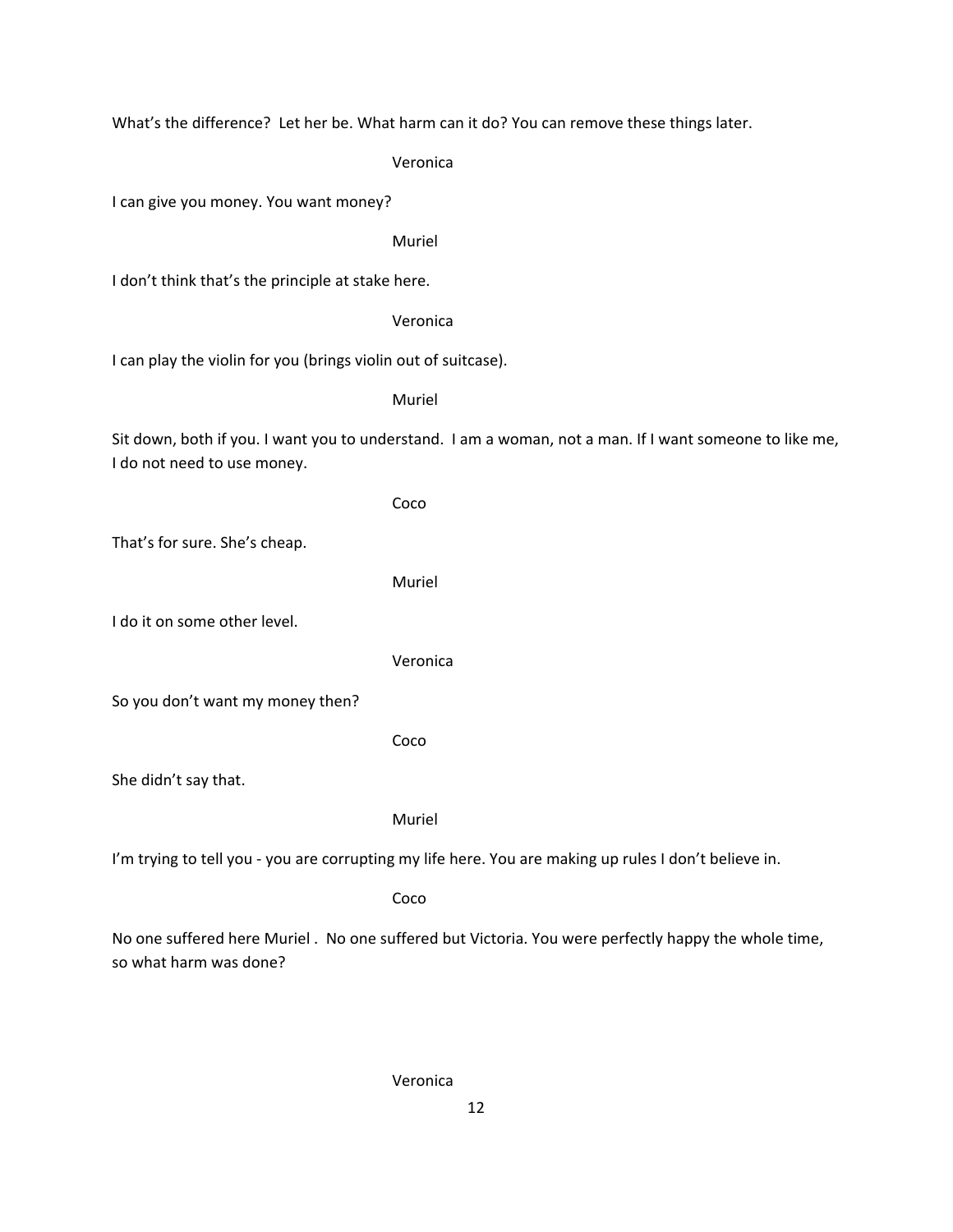I couldn't even use the front entrance. Down the back steps. Always up and down the back steps. And they don't even have backs on the steps. You can see the sky between. Very unsettling. Are you sure you don't want to hear a little sonata?

Coco

Can't I keep her Muriel? She won't eat much…please? Oh please?

Muriel

I am not a mean person. I'm just too old to start again.

Coco

Millie had no extra villas at all, Muriel. We checked. Please, she's so lonely.

Muriel

I can't learn another person's habits, to tell her my allergies, to explain why I stay in bed when it rains. You have to tell someone everything about yourself all over again when everyone else already knows. I'm too old to start again. I'm too tired for anything new

*(Coco puts cup on table)*

No, over here. This table.

Coco

Muriel

What difference does it make?

Muriel

I like to show you.

Coco

Show me?

Muriel

You know you always say I don't notice you, and what you do. So I'm showing you I am concerned with what you do.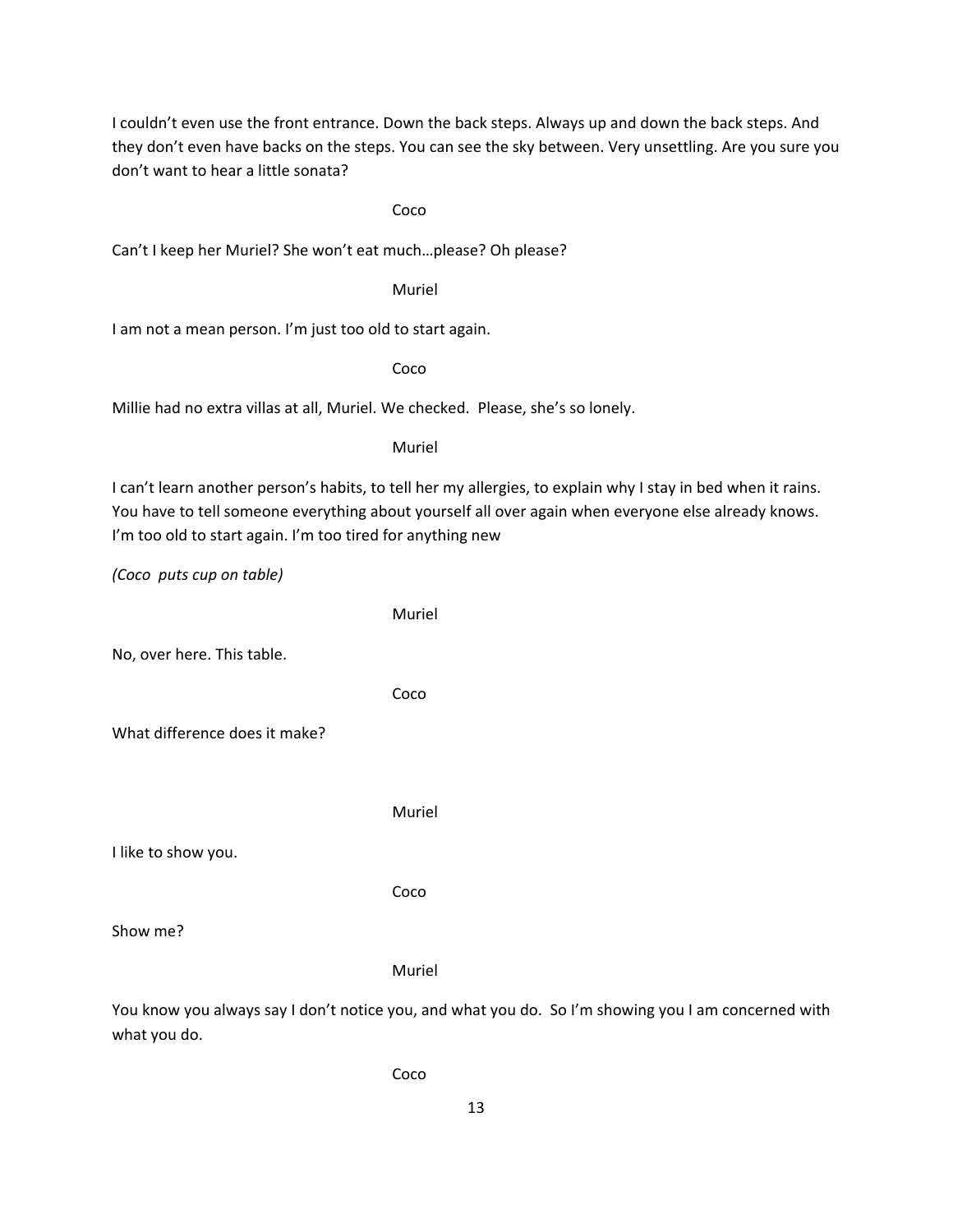Where I put my coffee cup?

Muriel

See. I can't please you.

#### Veronica

Ladies, ladies, let us come to terms. May I speak frankly?

Muriel

Please.

### Veronica

Let us look at this a different way. *(She pushes each person to a different place in the room, setting them there)* There, now we have a fresh view of each other. I came here because I had no place to go.

Muriel

That is not my problem.

Veronica

Wait, listen. Neither of you has any place to go. No one has a place to go. No one cares if you live. No one is waiting on the porch for you, either of you. You've outlived your use. The world is small if you don't have wings…sitting here in your # 12 Villa with nowhere to go. That's why I'm here. An angel of sorts. I'm earning my wings you might say, I am bringing the villas some wings!

Muriel

How's that?

#### Veronica

At least I do something. I came here. I went somewhere. You two never had the guts to even do that.

Muriel

I think you're really crazy.

#### Veronica

You two are close, yes? And have been together, moving here together from the start.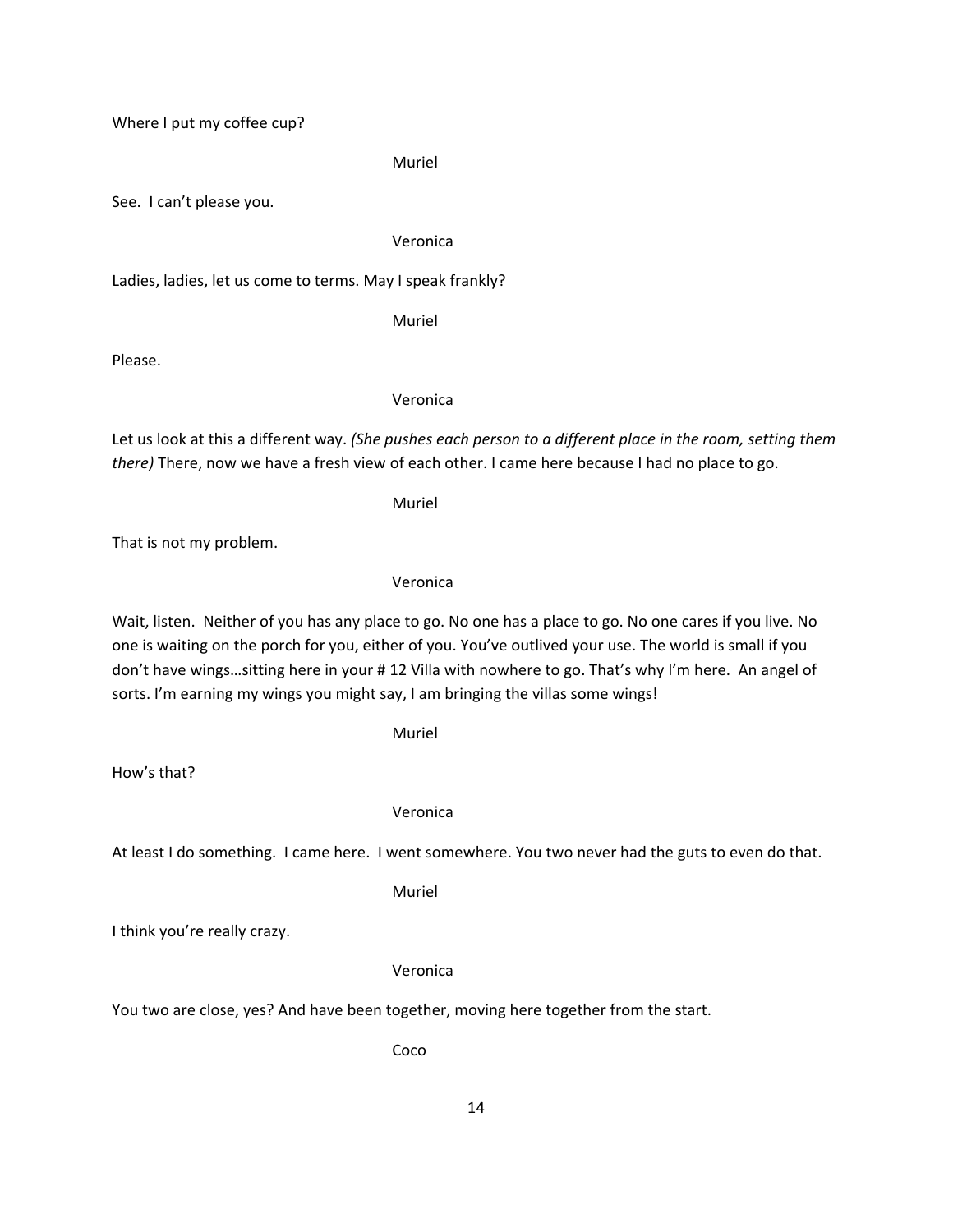Oh yes through the anus of time.

Muriel

I think the word is Aynals.

Veronica

I think the word is annals.

Coco

Whatever -we've been friends.

Veronica

Look at that wheelchair over there.

Coco

I get so sometimes I can't walk.

#### Veronica

So you're not accountable to the world anymore. Do you know the meanings of these words? Uxiorious, thralldom, refulgent?

#### Muriel

No one knows them.

#### Veronica

See how you settle. What else have you given up that you can't get back?

Coco

Oh I've forgotten how to cook. One day I woke up and I couldn't make zucchini bread and I used to make it all the time.

Muriel

Where is this heading?

Veronica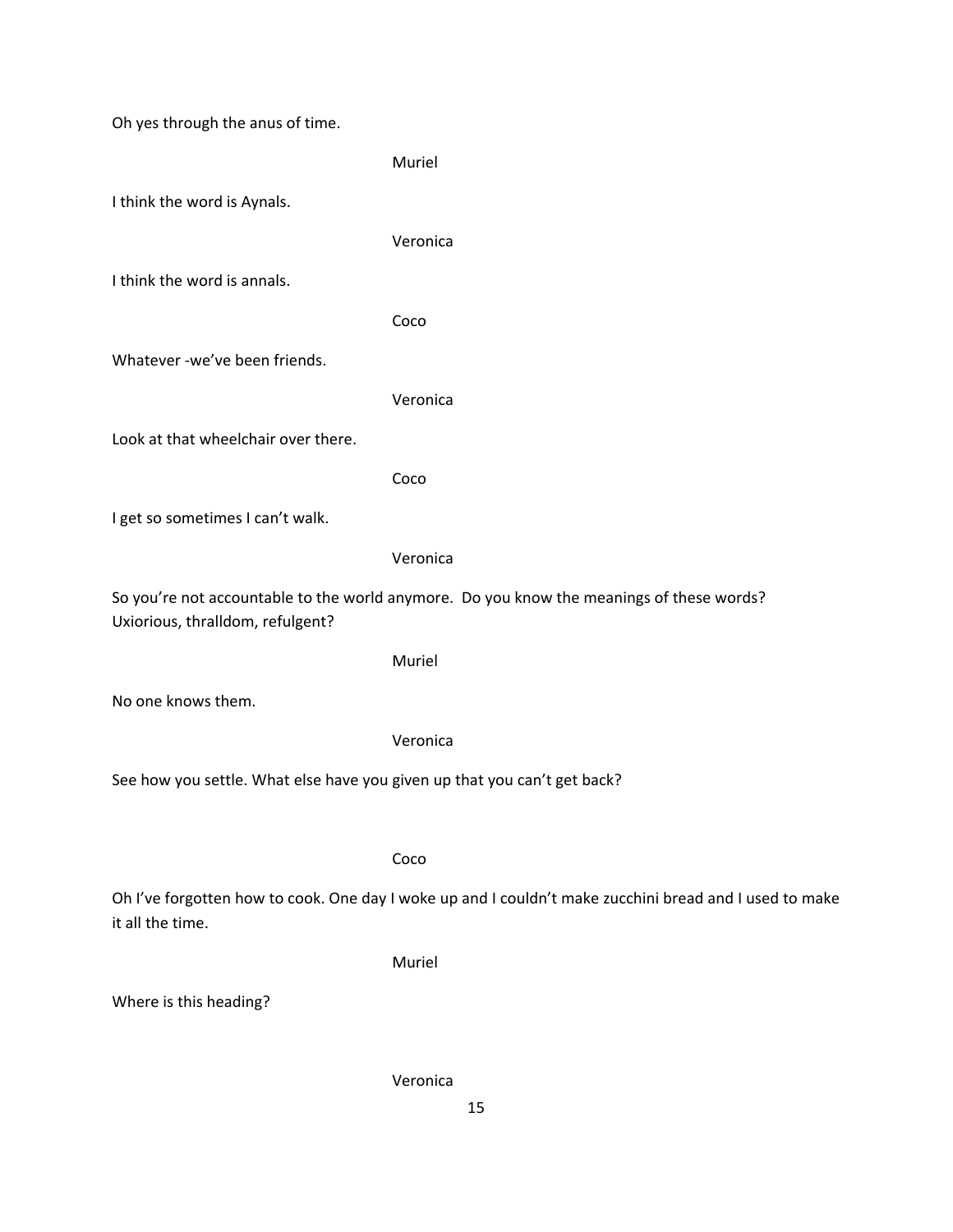Covenants. Don't each one of you want to make a change before you die? That's why I went upstairs. I was tired of being afraid.

Muriel

What does this have to do with invading my house?

#### Veronica

I was invited (*indicates C).* When was the last thing you did something new?

Muriel

I started to put jelly on my toast.

Veronica

What kind?

Muriel

Peach.

Coco

Everything passes, Muriel. It could be quite natural for Veronica to do things and live here with us.

Muriel

Coco, you don't live here legally.

Coco

Yes, until the deed is final I know... Veronica can live here and you won't have to tell her about yourself. And your habits. She doesn't care... right Veronica?

Muriel

It's about our cells. People swap cells. Back and forth if they're together. I'm careful about that! *(Storms off)*

Coco *(takes V aside)*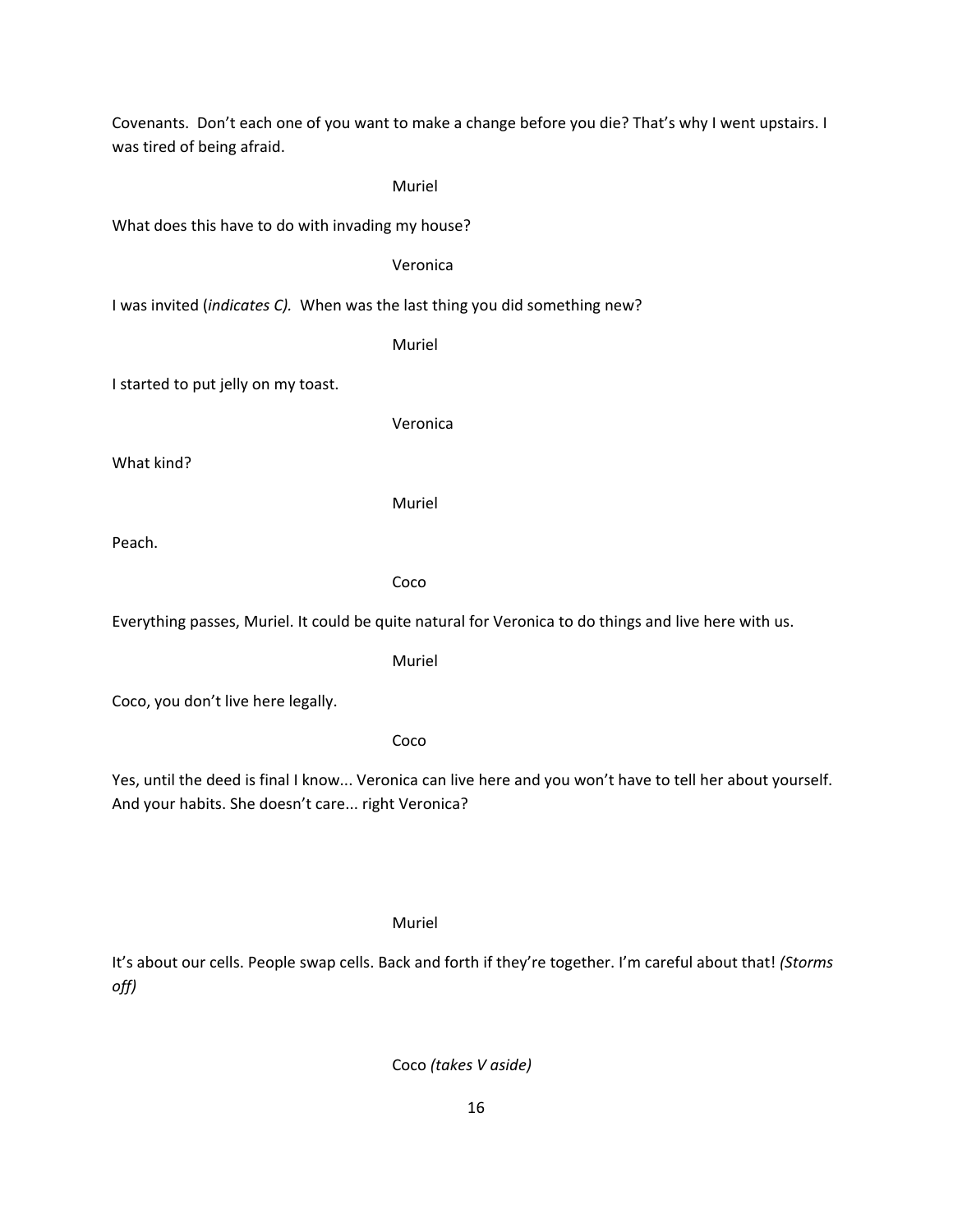Should we tell her about our plans?

Veronica

Which ones?

Coco

You know, fixing the house up for our music students.

Veronica

Not yet. She seems unstable…

Coco

That's true. I'll leave you two alone for a few minutes. Try to make up to her. Flatter her. Think of something. Ask her about life. Tell her about your magic. Tell her a story, a tragic one. Tell her your mother died. Get close. I'll get the tea (*EXIT COCO)*

Muriel (*peeks in. Speaks to V* )

I thought Coco would never leave. Did you?

Veronica

There for a moment I thought she was suspicious as if she knew something.

Muriel

What could she know? She's stupid.

Veronica

Well, I thought I should have looked guiltier. I thought when she looked at us she knew.

Muriel

How do we get rid of her so we can fix up the house for our music students?

#### Veronica

Is this going to backfire on us?

Muriel

Give it time. I'll keep up the hostility, and you keep being impervious and we'll see where it takes us.

Veronica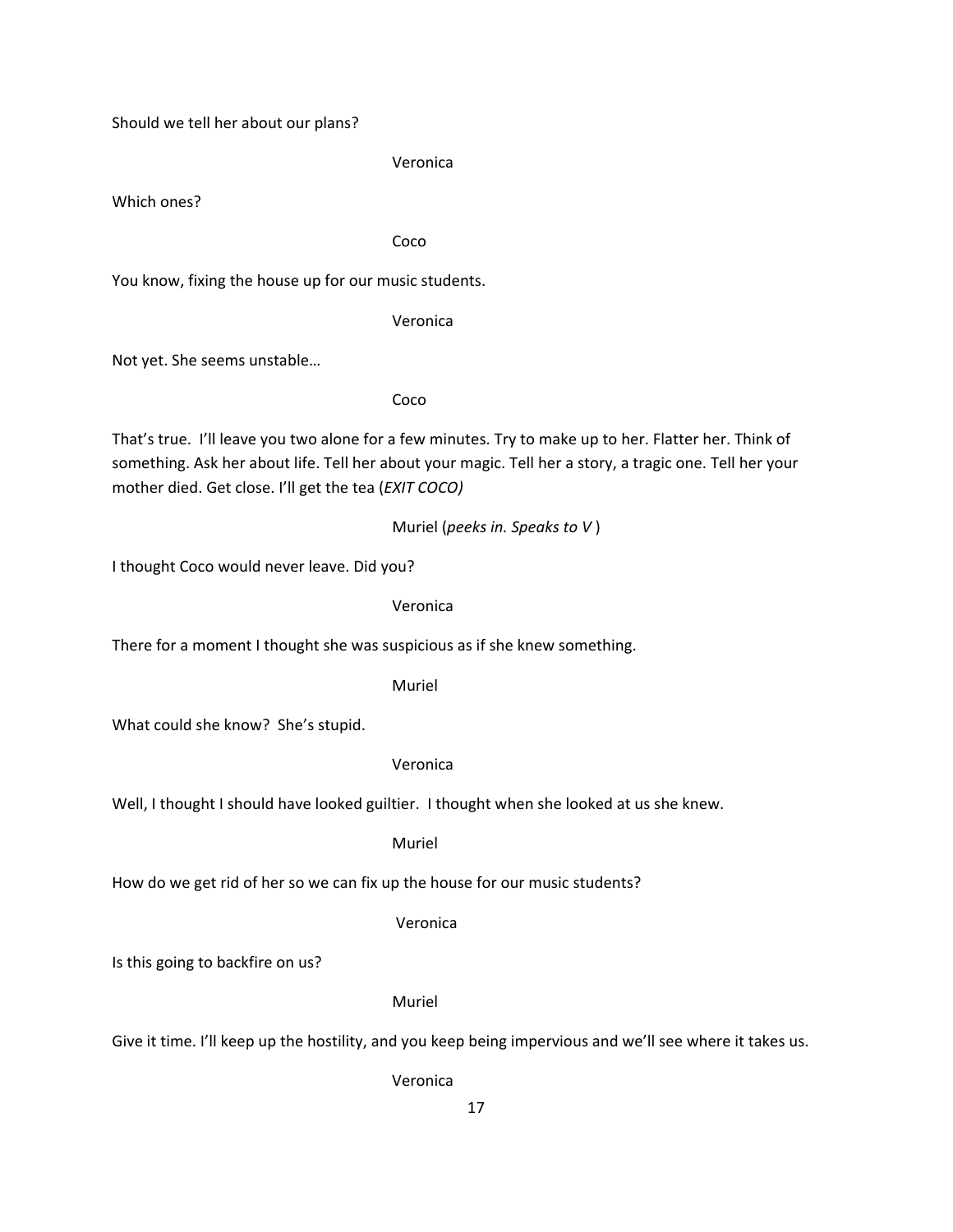Where it takes us is not a plan.

### Muriel

We could surprise her with the truth and watch her explode.

#### Veronica

She's your only living friend and in your living trust. I am not cutting that ribbon.

Muriel

She's not getting anything anyway. We just decided to each other that whoever finishes the memoir first gets the lease in her name.

*(Coco enters)*

### Veronica (*to M as if begging*)

I have nothing. I spent a life in service to my family.

Coco

You worked.

#### Veronica

Turned my earnings over. I have only my magic.

Muriel

This is not a welfare stop.

Veronica

By the looks of you two I can see I waited too long to come here.

Muriel

Especially since you weren't invited in the first place.

### Coco

You could have been here all the time. Just think .We left our husbands and look at us.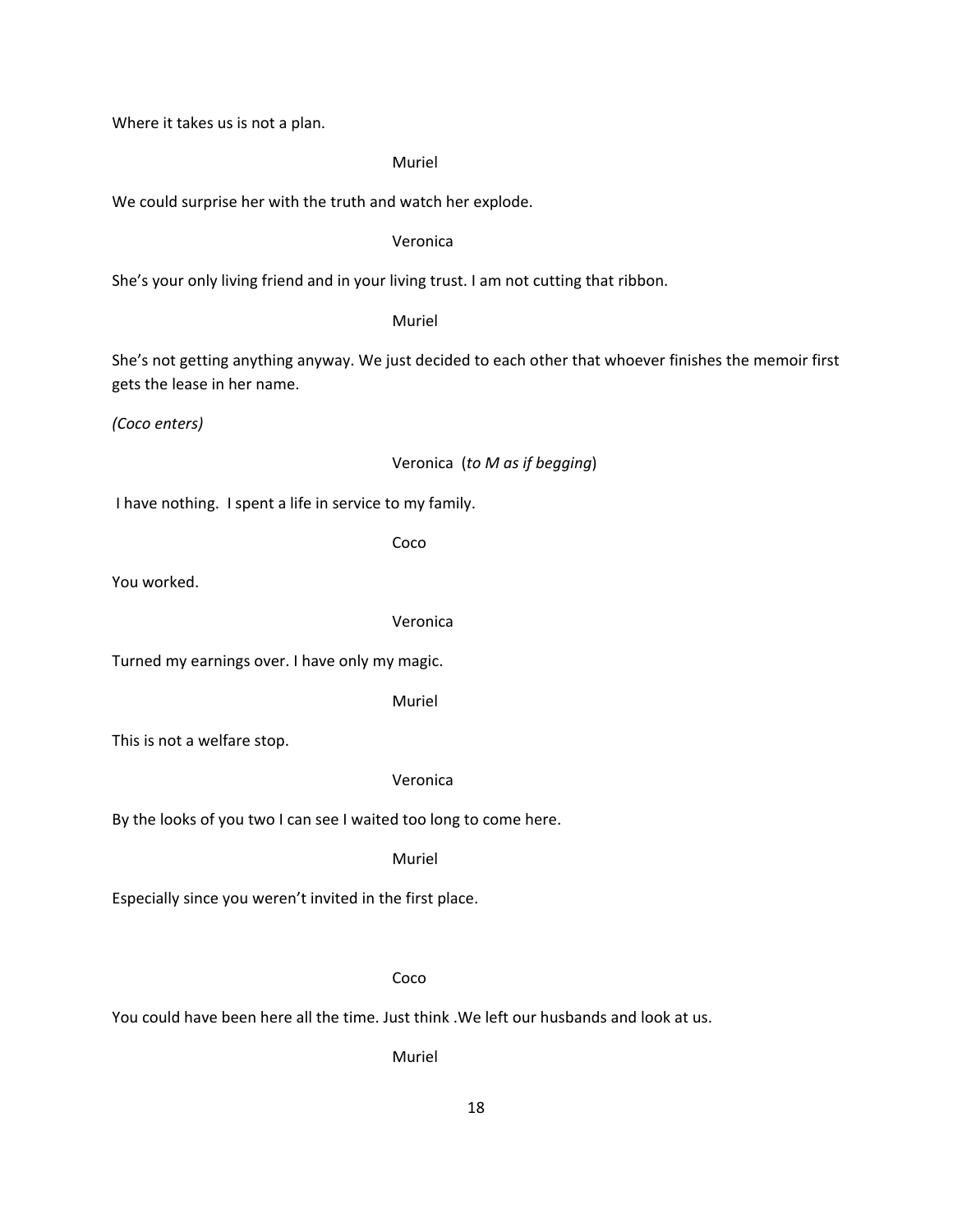They died.

#### Coco

We still left them afterwards. And now, I have Muriel.

#### Muriel

And I have Coco. It's been a less than positive experience. Let's eat something.

Veronica

The question at hand is, what do we do now?

Coco and Muriel

Do?

#### Veronica

Even thinking is doing something.

Coco

What shall we think about?

Muriel

How are we going to get out of this mess?

#### Coco

We're not in a mess, we're three lonely people who live together.

Muriel

No I live here. You joined me and Victoria is a carpet bagger.

### Veronica

I'd go back if I could I swear but I've evolved to be here.

Muriel

Where?

Veronica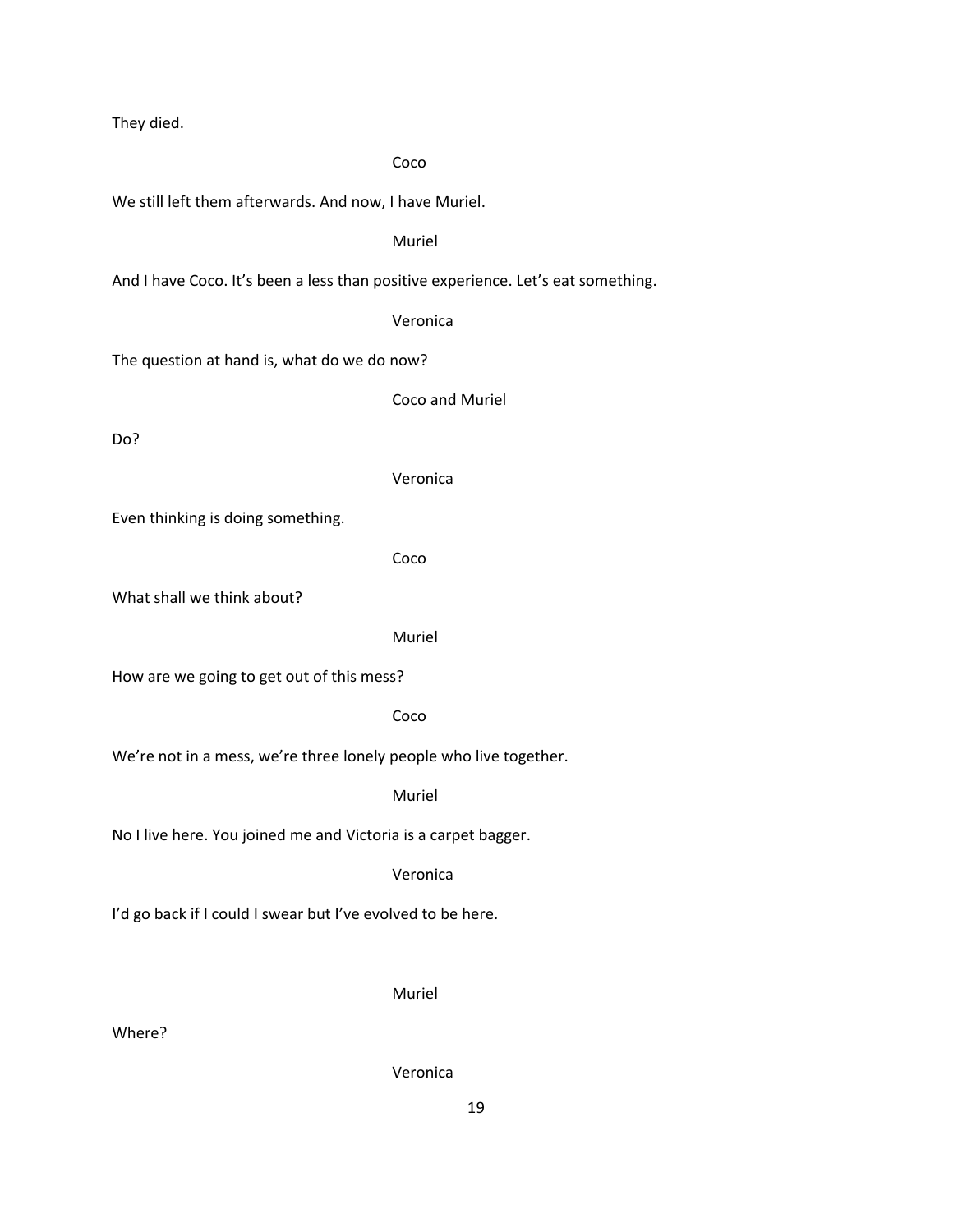To memory ‐‐to the past ‐‐‐but when I get there no one's home.

Muriel

Poor Veronica. Life has passed you by too. I know I myself never learned chess.

Coco

Or Russian.

Muriel

And now there's computer animation. It's always something.

Veronica

I'll go to the attic and practice. I always played on Tuesday when you were both away.

Coco

Knitting is at the art center on Tuesday at noon.

Muriel

What are you practicing for?

Veronica

Whatever event will show up. Real or imagined.

#### Muriel

If life is an illusion, maybe we should just sit it out to the end.

Coco

You know what I wish? That when you turn the TV on people were really there.

Veronica

It's on tape.

Muriel

So sad.

Veronica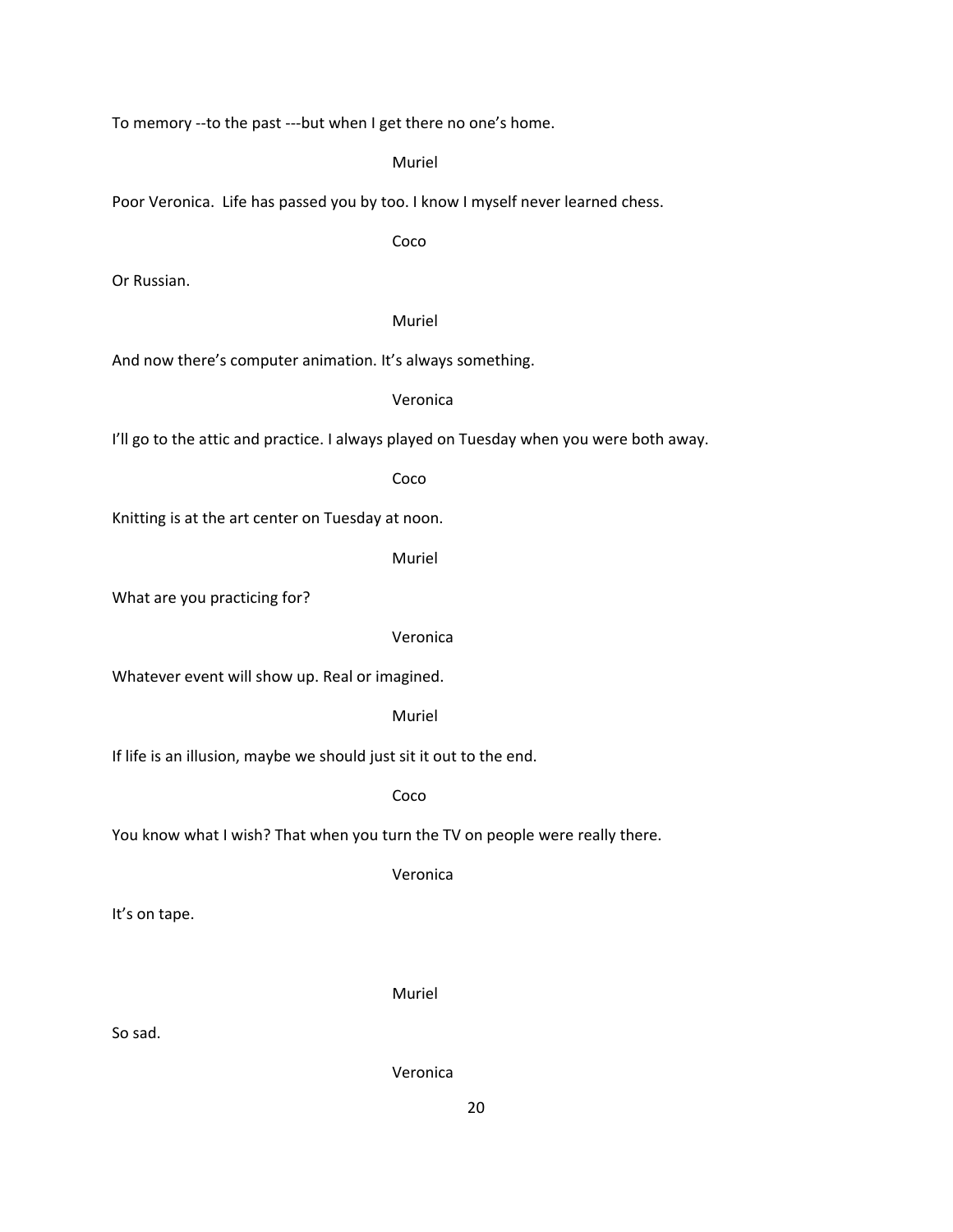That's why I play, I'll play for you.

Coco

Someday later, Veronica.

Muriel

When we feel better.

Veronica

My husband was always looking for an escape route when I played. Shifted his eyes. They went from side to side.

A less than positive sign, yes.

Veronica

Muriel

What of yours?

Muriel

I scarcely remember him.

Veronica

And you Coco?

Coco

It's shameless what a person can feel. I'd rather not say. I lost two.

Veronica

Misplacing them, yes, but losing seems irresponsible somehow.

Muriel

There's so much besides the world.

Veronica

That's why the violin is better. Music.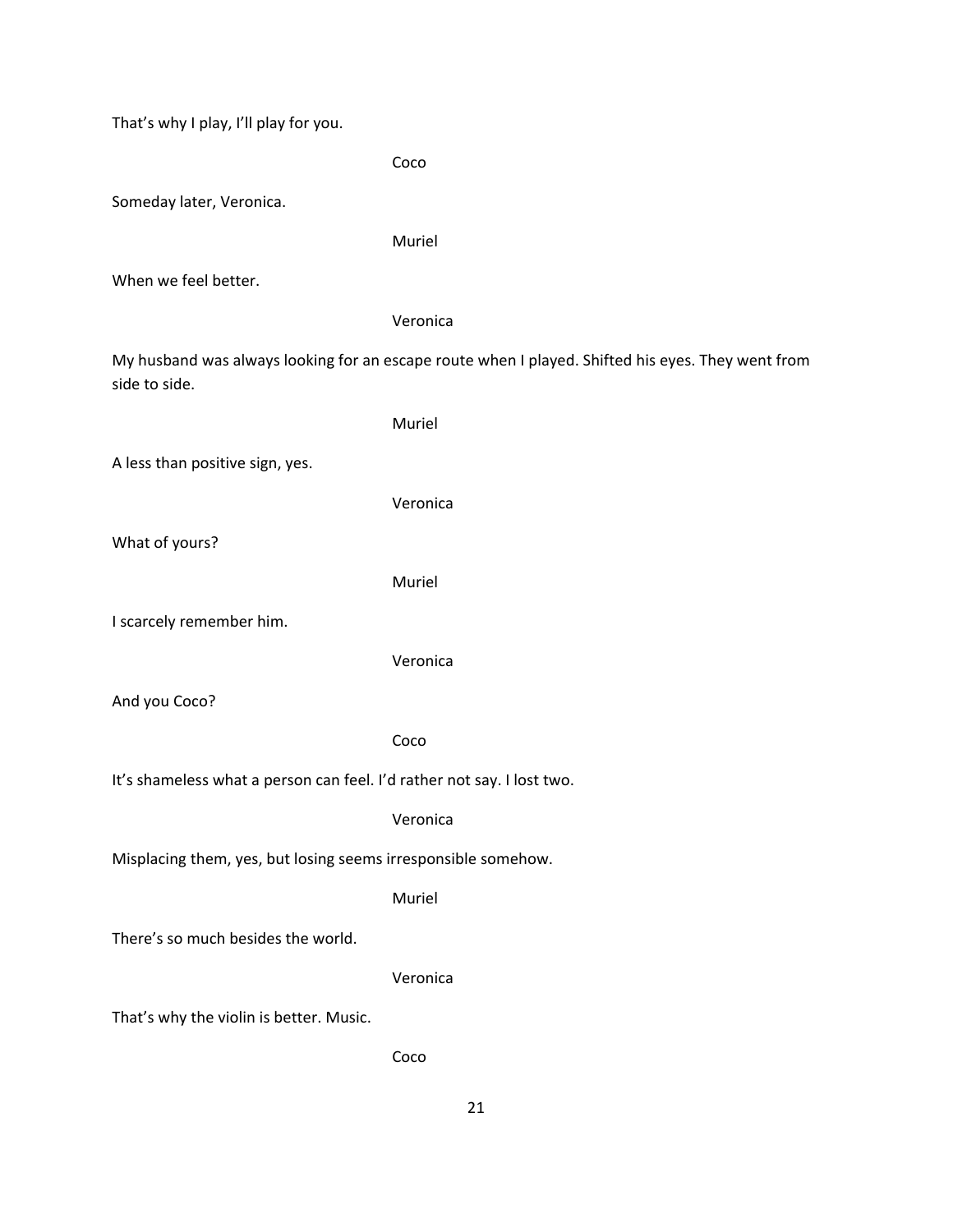And Muriel's husband.

Muriel

Oh I already forgot who we were talking about.

Coco

Feelings.

Veronica

There are no feelings in the afterlife you know.

Coco

What has that got to do with anything, dear?

Muriel

Well it is something to look forward to.

Coco

Everything changes.

Muriel

Oh yes. The Orient is called Asia now. Everything changes.

Coco

Veronica, clear something up for me. What do you want?

Veronica

Autonomy, but with people.

Muriel

And you, Coco?

Coco

This time of day? Dinner.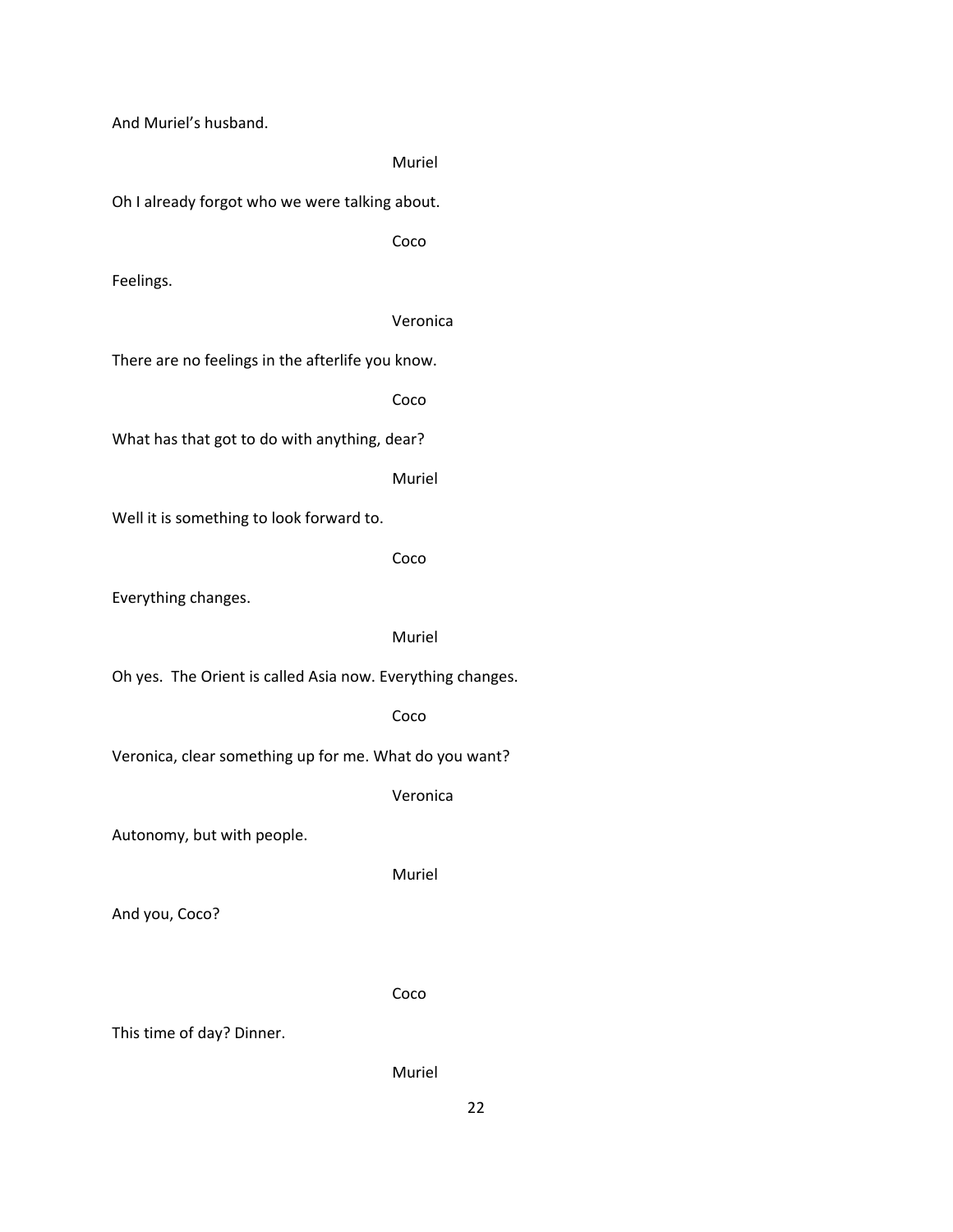This puts me in an awkward place. It always impinges on me. I can't provide either of you what you want on an instant. So I am the one burdened, it seems.

Veronica

You are both a mess of broken dreams, and so ending up like this will not do! The end of your life is most important because that is the way you'll begin your *next* life...You want to be failures next time too?

I want to wear mesh stockings.

Muriel

Coco

I wanted to be in the circus once.

Veronica

Aha!

Muriel

Coco

And I was so young but I joined up. I had never done anything and I was thinner then. I wanted to be loved but I was so shy.

I became a nun.

### Veronica

Yes. If you can believe in God, you can believe in anything. I understand that.

Coco

I thought it would help but I was lousy at that too.

Muriel

So she became a lesbian.

Coco

MURIEL.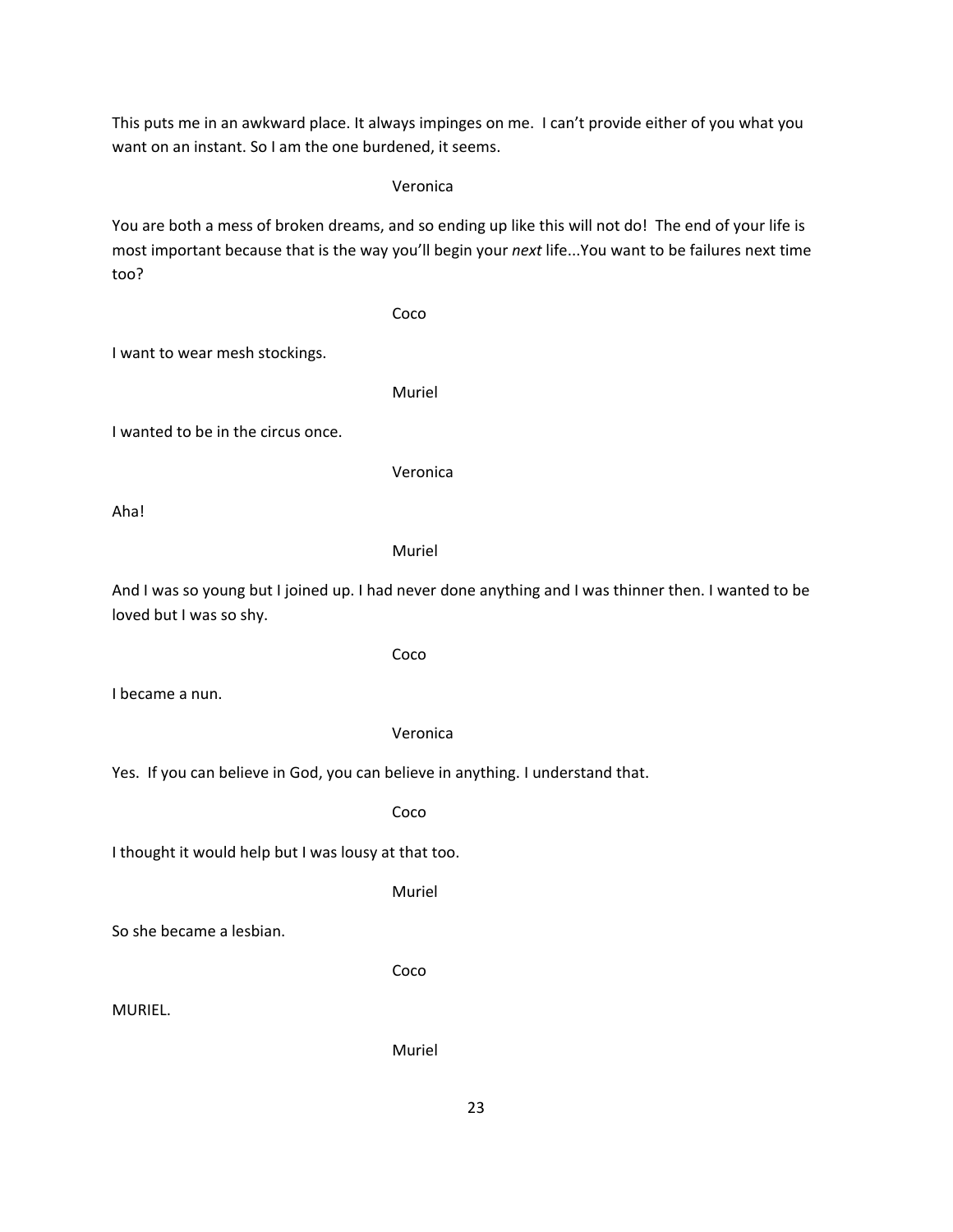Just for a year.

Veronica

She was lousy at that too trust me (dead silence).

Muriel

Veronica!

Coco

Muriel!

Coco

But then you did marry. I met him, your ex.

Muriel

Adultery.

Veronica

You committed adultery?

Coco

Muriel hardly committed marriage. I met him, her ex.

Muriel

Ha! Coco! You forgot the time I walked in and caught you sitting on the couch. He had his head in your lap? And you were entirely naked. Entirely.

Veronica

Naked usually assumes entirely, dear.

Coco

And what did he say?

Muriel

He said he hadn't noticed.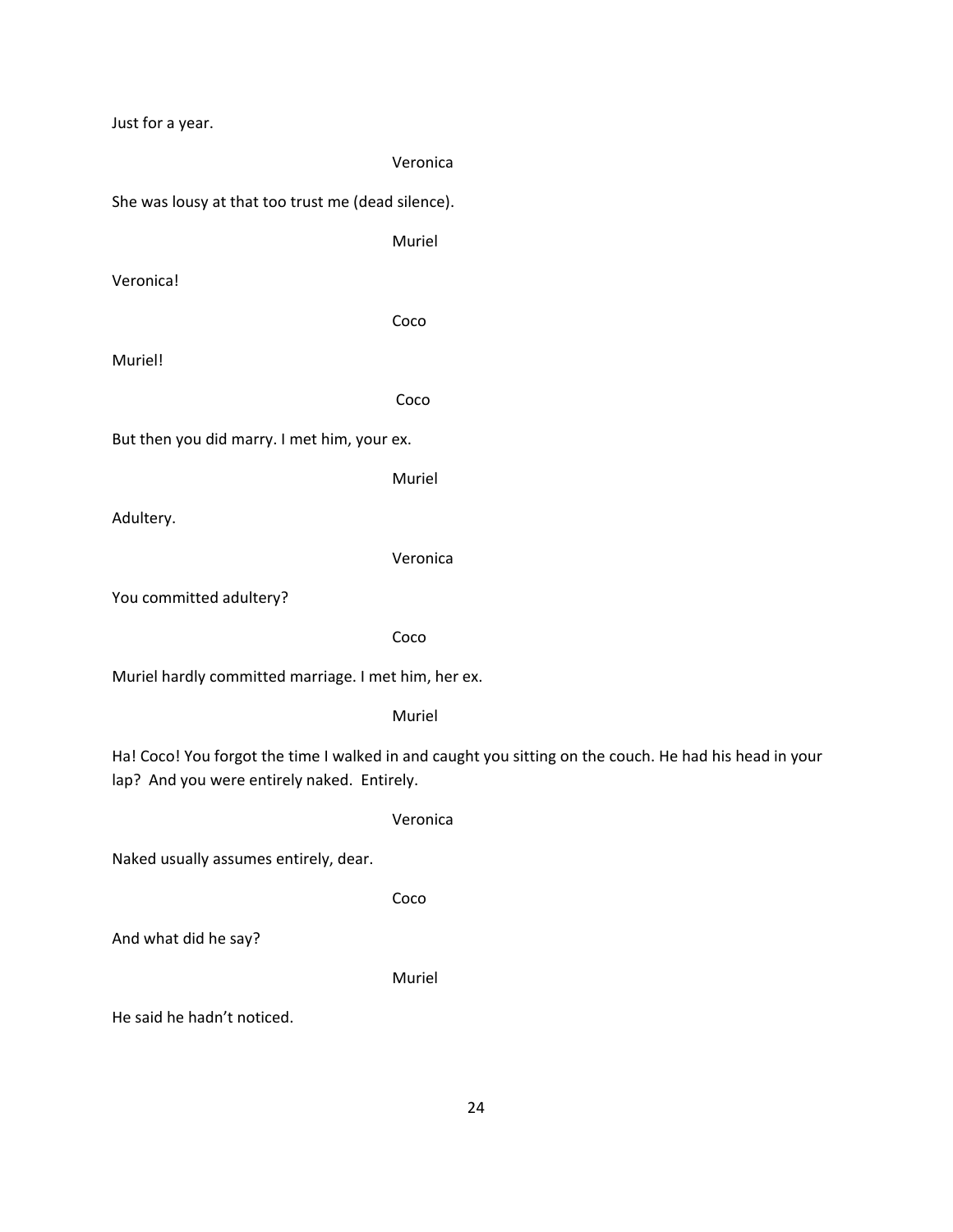Muriel makes so much of everything. Did you ever in your life imagine that perhaps‐ just perhaps‐ he was telling the truth? I'm talking about the benefit of doubt…you never once gave… I don't know what

Coco

Oh he was dapper alright.

You believed him?

And when Muriel wasn't looking once he held my hand up to his cheek and kissed the palm of my hand.

An outrage.

to think.

And what did you think?

( *Dreamily)* I thought …I I was glad I didn't forget to wash my hands after I went to the bathroom.

And wouldn't it have served him right though.

It is shameless what a person can feel.

Muriel

Veronica and Coco

Coco

Of course not. I told him to get up and get dressed also.

Coco

# Veronica

Coco

You could have given him the benefit of the doubt.

## Muriel

## Muriel

# Muriel

Muriel